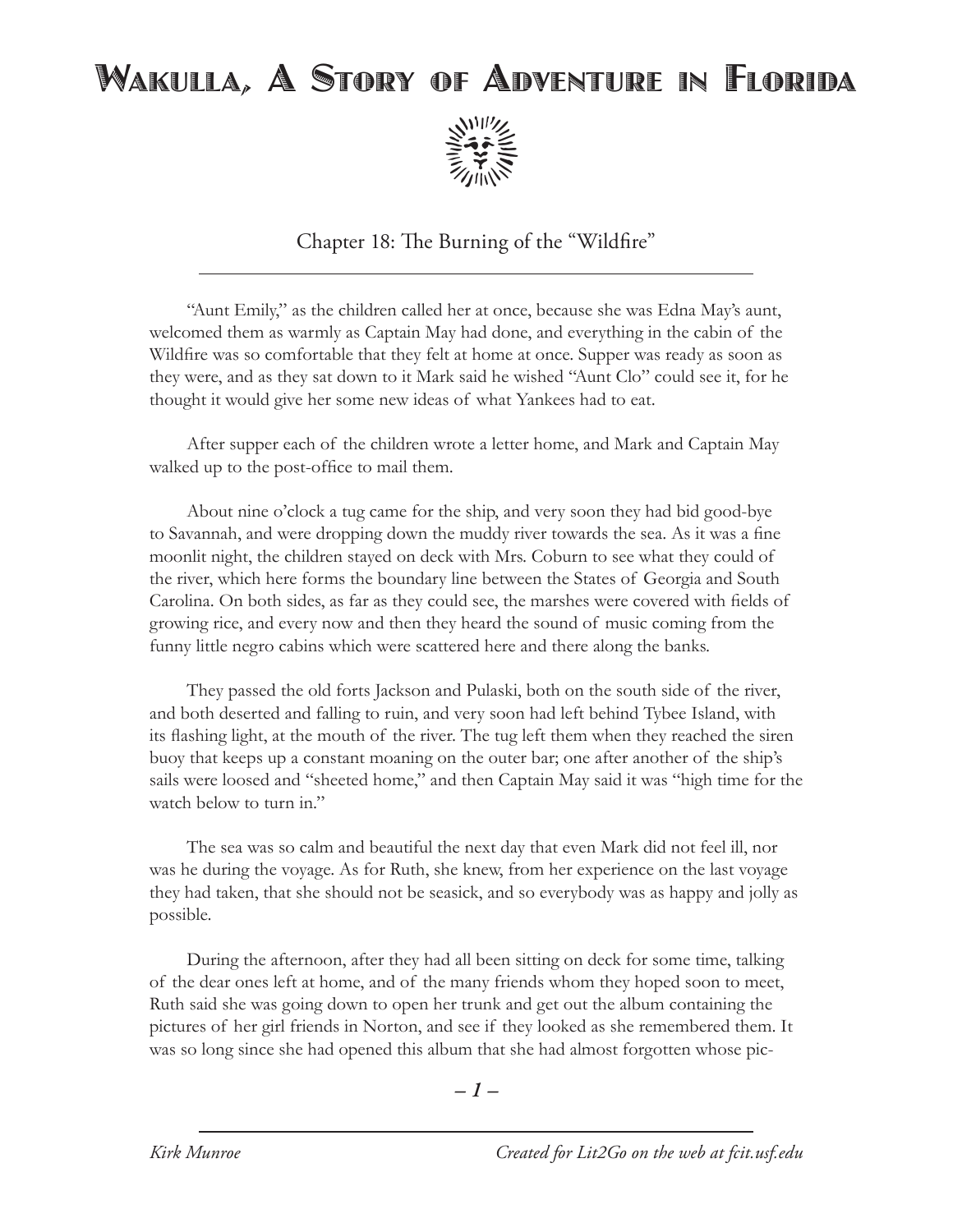tures were in it. She soon returned with it in her hand, and with a very puzzled expression on her face.

"Mark," she said, "did you ever think that Frank March looked like anybody else whom we know?"

"I don't know," answered Mark. "Yes, come to think of it, I have thought two or three times that his face had a familiar look, but I never could think who it was he resembled. Why?"

Placing the album in his hand, and opening it to the first page, on which was the photograph of Edna May, Ruth said, "Do you think he looks anything like that?"

"Why, yes! of course he does," exclaimed Mark, startled at the resemblance he saw. "He looks enough like the picture to be Edna's brother."

"Aunt Emily," said Ruth, turning to Mrs. Coburn, who sat near them, "do you know in what Southern city Captain May found Edna?"

"Yes, it was in the one we have just left—Savannah."

"And Frank came from Savannah, and he lost his mother and little sister there, and Edna's own mother was drowned there. Oh, Mark, if it should be!" cried Ruth, much excited.

"Wouldn't it be just too jolly?" said Mark.

Mrs. Coburn became almost as interested as the children when the matter was explained to her; but Captain May was quite provoked when he heard of it. He said it was only a chance resemblance, and there couldn't be anything in it. He had made inquiries in Savannah at the time, and never heard anything of any father or brother either, and at any rate he was not going to lose his Edna now for all the brothers and fathers in the world. He finally said that unless they gave him a solemn promise not to mention a word of all this to Edna, he should not let her visit them next winter. So the children promised, and the captain was satisfied; but they talked the matter over between themselves, and became more and more convinced that Frank March and Edna May were brother and sister.

After this the voyage proceeded without incident until the evening of the third day, when they were sitting at supper in the cabin. The skylights and portholes were all wide open, for in spite of the fresh breeze that was blowing, the cabin was uncomfortably close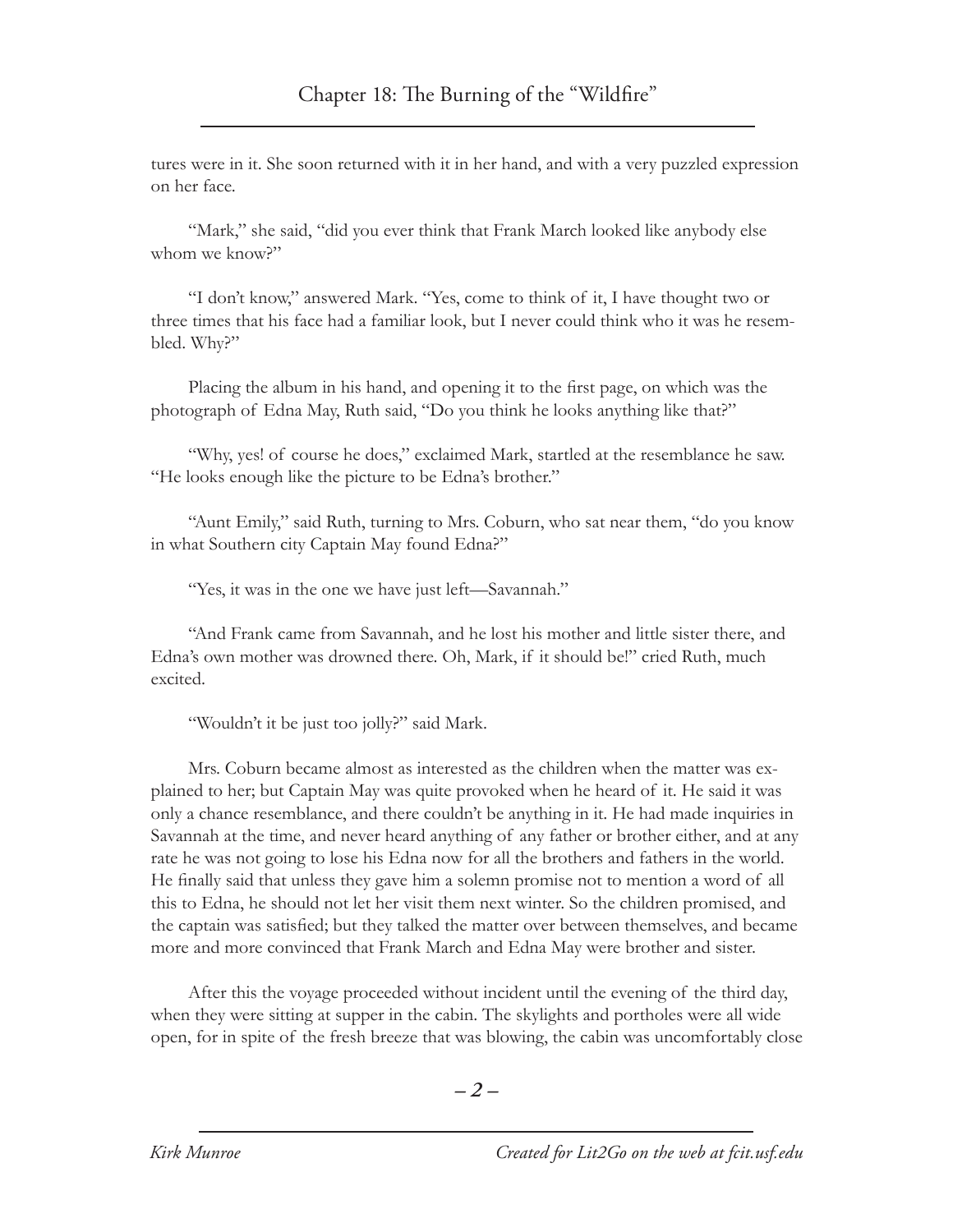and hot. Mark said the further north they went the hotter it seemed to get, and the others agreed with him. Captain May said that if the breeze held, and they were lucky in meeting a pilot, they would be at anchor in New York Harbor before another supper- time, and he hoped the hot spell would be over before they were obliged to go ashore. While he was speaking the mate put his head down the companion-way and said,

"Captain May, will you be good enough to step on deck a moment, sir?"

As the captain went on deck he noticed that all the crew were gathered about the forecastle, and were talking earnestly.

"What's in the wind now, Mr. Gibbs?" he asked of the mate, who at that moment stepped up to him.

"Why, sir, only this, that I believe the ship's on fire. A few minutes ago the whole watch below came on deck vowing there was no sleeping in the fo'k'sle; that it was a reg'lar furnace. I went to see what they was growling at, and 'twas so hot down there it made my head swim. There wasn't any flame nor any smoke, but there was a powerful smell of burning, and I'm afraid there's fire in the cargo."

Without a word Captain May went forward and down into the forecastle, the men respectfully making way for him to pass. In less than a minute he came up, bathed in perspiration, and turning to the crew, said, "My men, there's no doubt but that this ship is on fire. It's in among the cotton; but if we can keep it smothered a while longer, I think, with this breeze, we can make our port before it breaks out. I want you to keep cool and steady, and remember there's no danger, for we can make land any time in the boats if worse comes to worse. Mr. Gibbs, have the men get their dunnage up out of the forecastle, and then close the hatch and batten it."

Going aft, the captain found his passengers on deck waiting anxiously to learn the cause of the commotion they had already noticed. He told them the worst at once, and advised them to go below and pack up their things ready for instant removal in case it became necessary.

"Oh, William," exclaimed his sister, "can't we take to the boats now while there is time? It seems like tempting Providence to stay on the ship and wait for the fire to break out. What if she should blow up?"

"Now, don't be foolish, Emily," answered the captain. "There's nothing on board that can blow up, and it would be worse than cowardly to leave the ship while there's a chance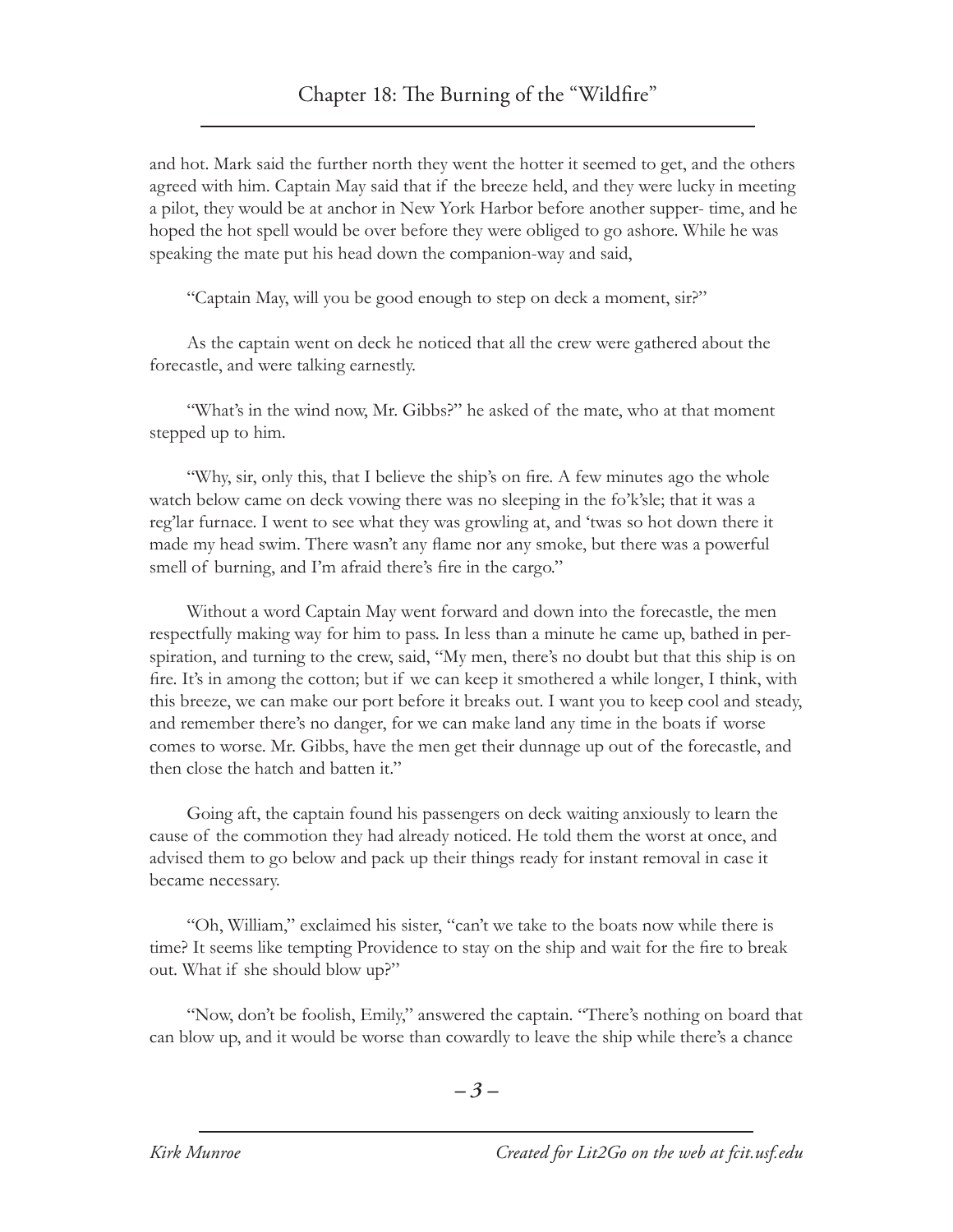of saving her. The boats are all ready to be lowered instantly, and at present there is no more danger here than there would be in them."

Not a soul on board the Wildfire went to bed or undressed that night, and Mark and Ruth were the only ones who closed their eyes. They stayed on deck until midnight, but then, in spite of the excitement, they became too sleepy to hold their eyes open any longer, and Mrs. Coburn persuaded them to take a nap on the cabin sofas.

All night the ship flew like a frightened bird towards her port, under such a press of canvas as Captain May would not have dared carry had not the necessity for speed been so great. As the night wore on the decks grew hotter and hotter, until the pitch fairly bubbled from the seams, and a strong smell of burning pervaded the ship. At daylight the American flag was run half-way up to the mizzen peak, union down, as a signal of distress. By sunrise the Highlands of Navesink were in sight, and they also saw a pilot- boat bearing rapidly down upon them from the northward.

As soon as he saw this boat Captain May told his passengers that he was going to send them on board of it, as he feared the fire might now break out at any minute, and he was going to ask its captain to run in to Sandy Hook, and send dispatches to the revenuecutter and to the New York fire-boat Havemeyer, begging them to come to his assistance.

Mrs. Coburn and Ruth readily agreed to this plan, but Mark begged so hard to be allowed to stay, and said he should feel so much like a coward to leave the ship before any of the other men, that the captain finally consented to allow him to remain.

The ship's headway was checked as the pilot-boat drew near, in order that her yawl, bringing the pilot, might run alongside.

"Halloo, Cap'n Bill," sang out the pilot, who happened to be an old acquaintance of Captain May's. "What's the meaning of all that?" and he pointed to the signal of distress. "Got Yellow Jack aboard, or a mutiny?"

"Neither," answered Captain May, "but I've got a volcano stowed under the hatches, and I'm expecting an eruption every minute."

"You don't tell me?" said the pilot, as he clambered up over the side. "Ship's afire, is she?"

The state of affairs was quickly explained to him, and he readily consented that his swift little schooner should run in to the Hook and send dispatches for help. He also said they should be only too proud to have the ladies come aboard.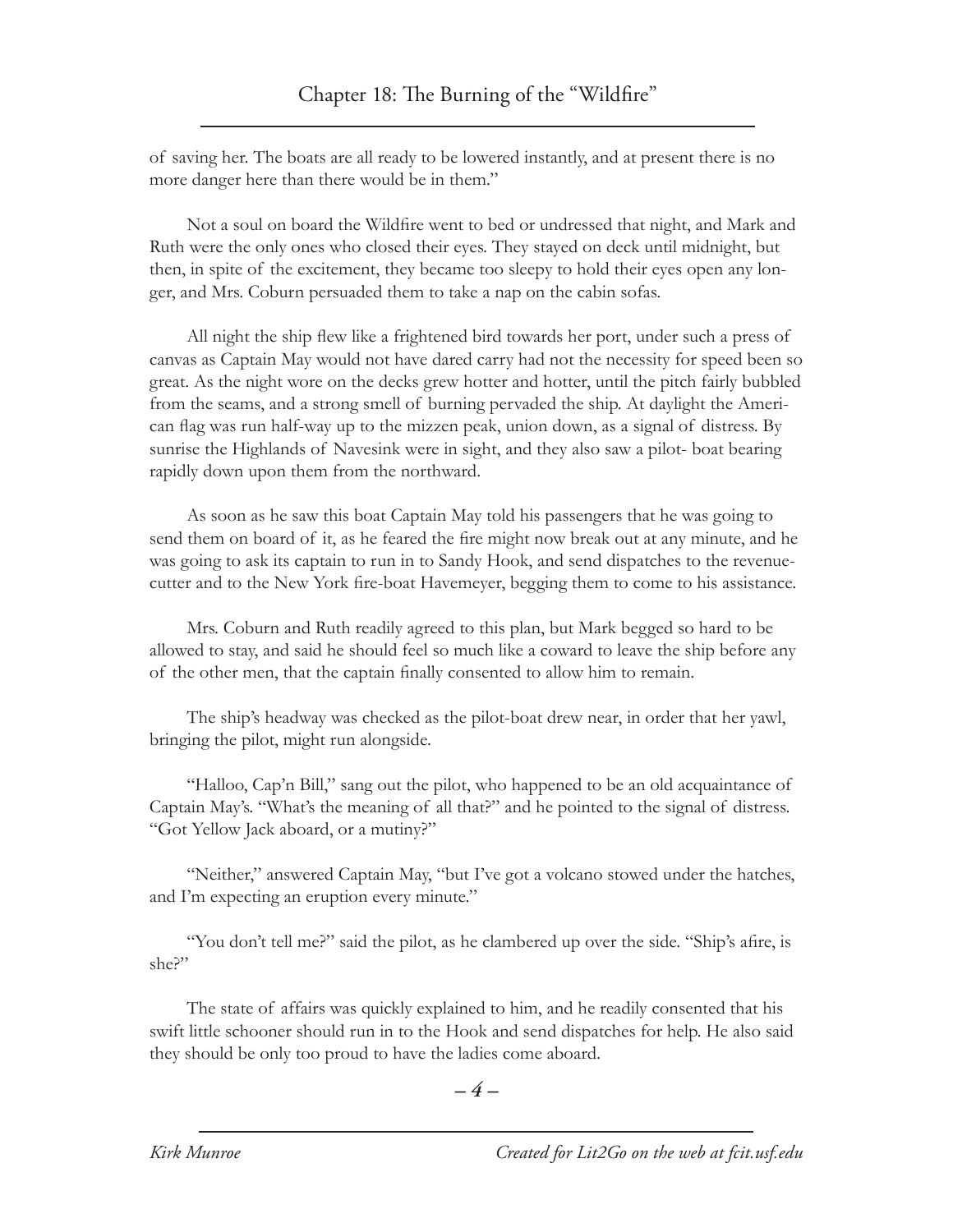Without further delay Mrs. Coburn and Ruth, with their baggage, were placed in the ship's long-boat, lowered over the side, and in a few minutes were safe on the deck of the pilot-boat, which seemed to Ruth almost as small as Mark's canoe in comparison with the big ship they had just left.

As soon as they were on board, the schooner spread her white wings and stood in for Sandy Hook, while the ship was headed towards the "Swash Channel."

As she passed the Romer Beacon Captain May saw the pilot-boat coming out from behind the Hook, and knew the dispatches had been sent. When his ship was off the Hospital Islands he saw the revenue-cutter steaming down through the Narrows towards them, trailing a black cloud behind her, and evidently making all possible speed.

By this time little eddies of smoke were curling up from around the closely battened hatches, and Captain May saw that the ship could not live to reach the upper bay, and feared she would be a mass of flames before the fire-boat could come to her relief. In this emergency he told the pilot that he thought they had better leave the channel and run over on the flats towards the Long Island shore, so as to be prepared to scuttle her.

"Ay, ay, Cap; I can put her just wherever you want her. Only give the word," answered the pilot.

"I do give it," said Captain May, as a cloud of smoke puffed out from the edge of one of the hatches. "Put her there, for she'll be ablaze now before many minutes."

As the ship's head was turned towards the flats the revenue-cutter ran alongside. Her captain, followed by a dozen bluejackets, boarded the ship, and the former, taking in her desperate situation at a glance, said to Captain May, "You must scuttle her at once, captain; it's your only chance to save her."

"Very well, sir," answered Captain May. "I think so myself, but am glad to have your authority for doing so."

As the ship's anchors were let go, her carpenter and a squad of men from the cutter, armed with axes and augurs, tumbled down into her cabin, and began what seemed like a most furious work of destruction. The axes crashed through the carved woodwork, furniture was hurled to one side, great holes were cut in the cabin floor, and the ship's planking was laid bare in a dozen places below the water-line. Then the augurs were set to work, and in a few minutes a dozen streams of water, spurting up like fountains, were rushing and gurgling into the ship.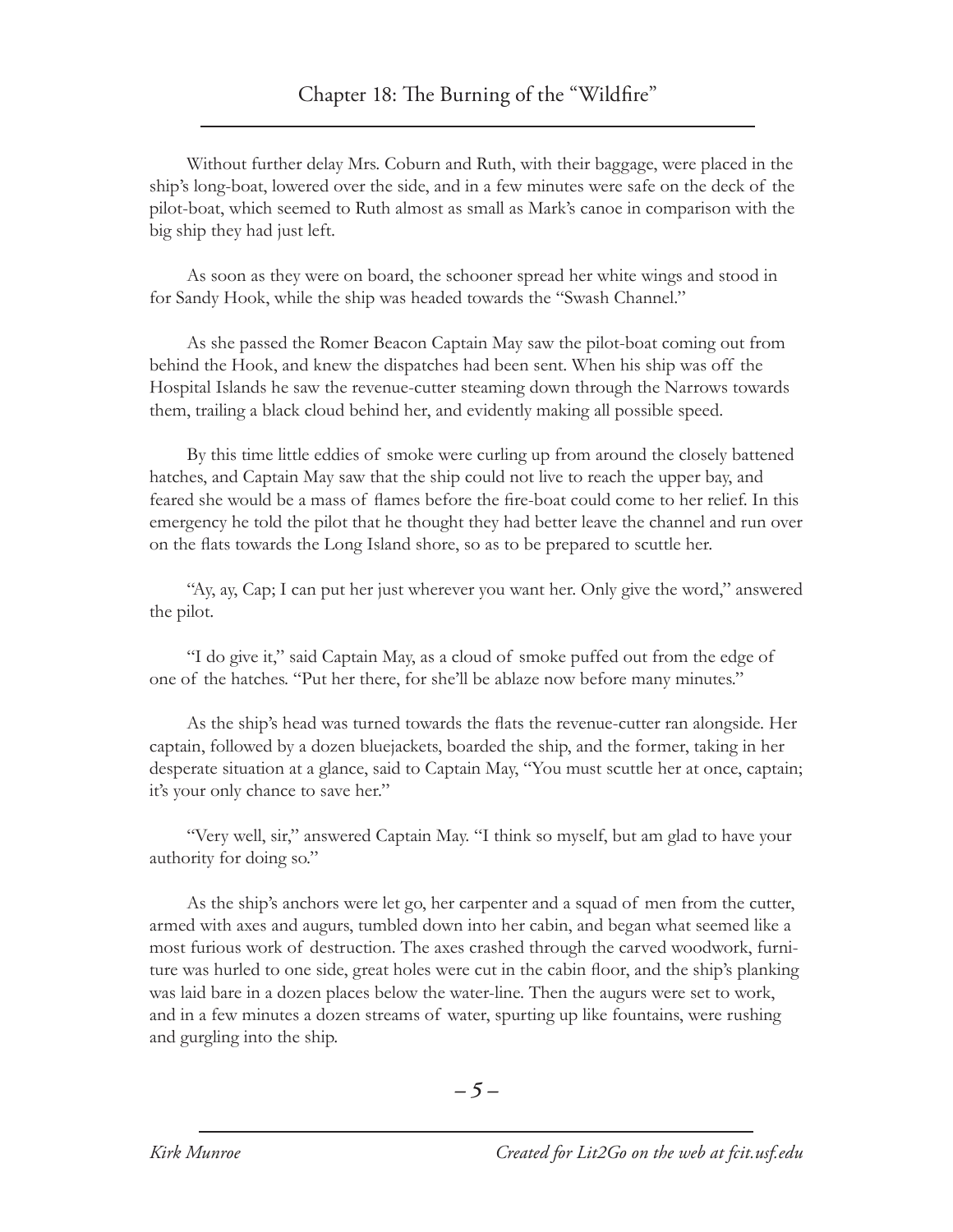While this was going on in the cabin, the ship's crew, assisted by others of the revenue men, were removing everything of value on which they could lay their hands to the deck of the cutter.

Suddenly those in the cabin heard a great cry and a roaring noise on deck and as they rushed up the companion-way they saw a column of flame shooting up from the forehatch, half-mast high.

Half the people had sprung on board the revenue-cutter as she sheered off, which she did at the first burst of flame, and now the others filled the boats, which were quickly lowered and shoved off. As the boats were being lowered a second burst of flame came from the main-hatch, and already tongues of fire were lapping the sails and lofty spars.

Mark had worked with the rest in saving whatever he could lift, and did not think of leaving the ship until Captain May said,

"Come, Mark, it's time to go. Jump into this boat."

Mark did as he was told, and as Captain May sprang in after him, and shouted "Lower away!" not a living soul was left on board the unfortunate vessel.

As the men in the boats rested on their oars, and lay at a safe distance from the ship, watching the grand spectacle of her destruction, they saw that she was settling rapidly by the stern. Lower and lower she sank, and higher and higher mounted the fierce flames, until, all at once, her bows lifted high out of the water, her stern seemed to shoot under it, then the great hull plunged out of sight, and a mighty cloud of smoke and steam rose to the sky. Through this cloud the flames along the upper masts and yards shone with a lurid red. At this point the fire-boat arrived; a couple of well-directed streams of water from her powerful engines soon extinguished these flames, and the three blackened masts, pointing vaguely upward, were all that remained to show where, so short a time before, the great ship had floated.

The pilot-boat had already transferred Mrs. Coburn and Ruth and their baggage to the cutter, and she now steamed up the bay, carrying the passengers, crew, and all that had been saved from the good ship Wildfire.

This disaster to his ship, which would have been so terrible had it happened out at sea instead of almost in port, as it did, obliged Captain May to remain in New York several days. Of this Mark and Ruth were very glad, for it gave them an opportunity to see some of the wonders of the great city of which they had read so much, and which they had longed so often to visit.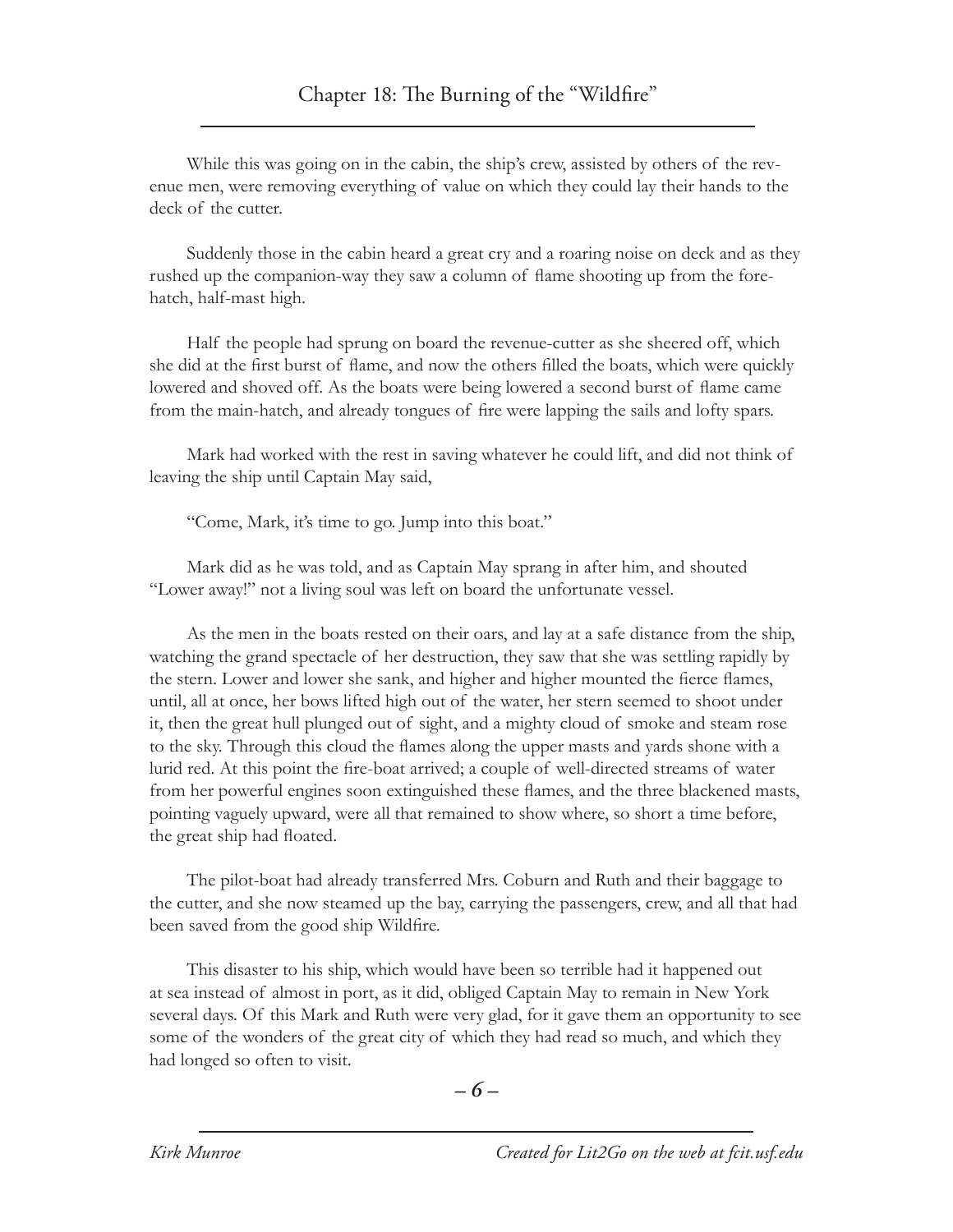Mrs. Coburn, who had at one time lived in New York, and so knew just what was best worth seeing, took them to some new place every day. They saw the great East River Bridge that connects New York and Brooklyn, they took the elevated railroad, and went the whole length of Manhattan Island to High Bridge, on which the Croton Aqueduct crosses the Harlem River, and on the way back stopped and walked through Central Park to the Menagerie, where they were more interested in the alligators than anything else, because they reminded them so of old friends, or rather enemies.

They visited museums and noted buildings and stores, until Ruth declared that she wanted to get away where it was quiet, and she didn't see how people who lived in New York found time to do anything but go round and see the sights.

They were all glad when Captain May was ready to leave, and after the noise and bustle of the great city they thoroughly enjoyed the quiet night's sail up Long Island Sound on the steamer Pilgrim.

At Fall River they took cars for Boston, where they stayed one day. From there they took the steamer Cambridge for Bangor, where they arrived in the morning, and where "Uncle Christmas," as jolly and hearty as ever, met them at the wharf.

"Sakes alive, children, how you have growed!" he said, holding them off at arm'slength in front of him, and looking at them admiringly. "Why, Mark, you're pretty nigh as tall as a Floridy pine."

He insisted on taking the whole party to dine with him at the hotel, and at dinner told Mark that that little business of theirs had got to wait a while, and meantime he wanted him to run over to Norton, and stay at Dr. Wing's until he came for him.

This was just what Mark had been wishing, above all things, that he could do, and he almost hugged "Uncle Christmas" for his thoughtful kindness.

After dinner the happy party bade the old gentleman good-bye, and took the train for Skowhegan, where they found the same old rattlety-bang stage waiting to carry them to Norton.

As with a flourish of the driver's horn and a cracking of his whip they rolled into the well-known Norton street, a crowd of boys and girls, who seemed to have been watching for them, gave three rousing cheers for Mark Elmer, and three more for Ruth Elmer, and then three times three for both of them.